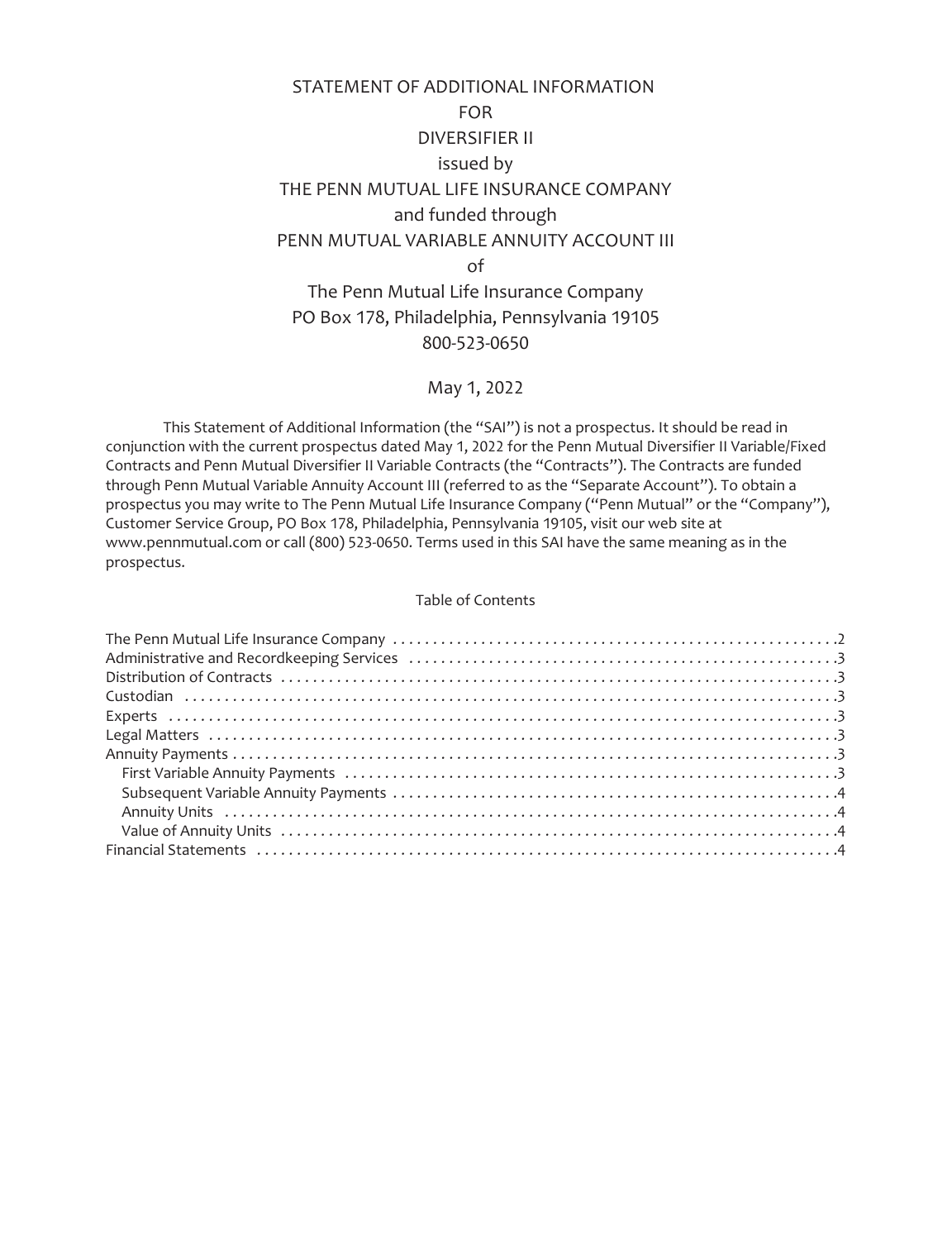#### <span id="page-1-0"></span>**THE PENN MUTUAL LIFE INSURANCE COMPANY**

The Penn Mutual Life Insurance Company is a Pennsylvania mutual life insurance company, chartered in 1847. We are licensed to sell life insurance and annuities in the District of Columbia and all states except New York. Our corporate headquarters are located at 600 Dresher Road, Horsham, Pennsylvania, 19044, a suburb of Philadelphia. Our mailing address is The Penn Mutual Life Insurance Company, PO Box 178, Philadelphia, Pennsylvania 19105.

#### *Penn Mutual Variable Annuity Account III*

Penn Mutual established Penn Mutual Variable Annuity Account III (the "Separate Account") on April 13, 1982. The Separate Account is registered with the Commission as a unit investment trust under the Investment Company Act of 1940 (the "1940 Act") and qualifies as a "separate account" within the meaning of the federal securities laws.

The valuation of accumulation units in the Variable Investment Options is determined by multiplying the accumulation unit value for the prior valuation period by the net investment factor for the current valuation period.

For any Subaccount, the net investment factor for a Valuation Period is determined by dividing (a) by (b) and subtracting (c):

#### *Where (a) is:*

The net asset value per share of the mutual fund held in the Subaccount, as of the end of the Valuation Period.

## *plus*

The per share amount of any dividend or capital gain distributions by the mutual fund if the "ex-dividend" date occurs in the Valuation Period.

## *plus or minus*

A per share charge or credit, as we may determine as of the end of the Valuation Period, for provision for taxes (if applicable).

#### *Where (b) is:*

The net asset value per share of the mutual fund held in the Subaccount as of the end of the last prior Valuation Period.

#### *plus or minus*

The per share charge or credit for provision for taxes as of the end of the last prior Valuation Period (if applicable).

## *Where (c) is:*

The base contract expenses.

The "Valuation Period" is the period from one valuation of underlying fund assets to the next. Valuation is performed each day the New York Stock Exchange ("NYSE") is open for trading.

Your assets in the Separate Account are held as Accumulation Units of the Subaccounts that you select. We value Accumulation Units as of the close of regular trading on the NYSE (generally, 4:00 p.m. ET).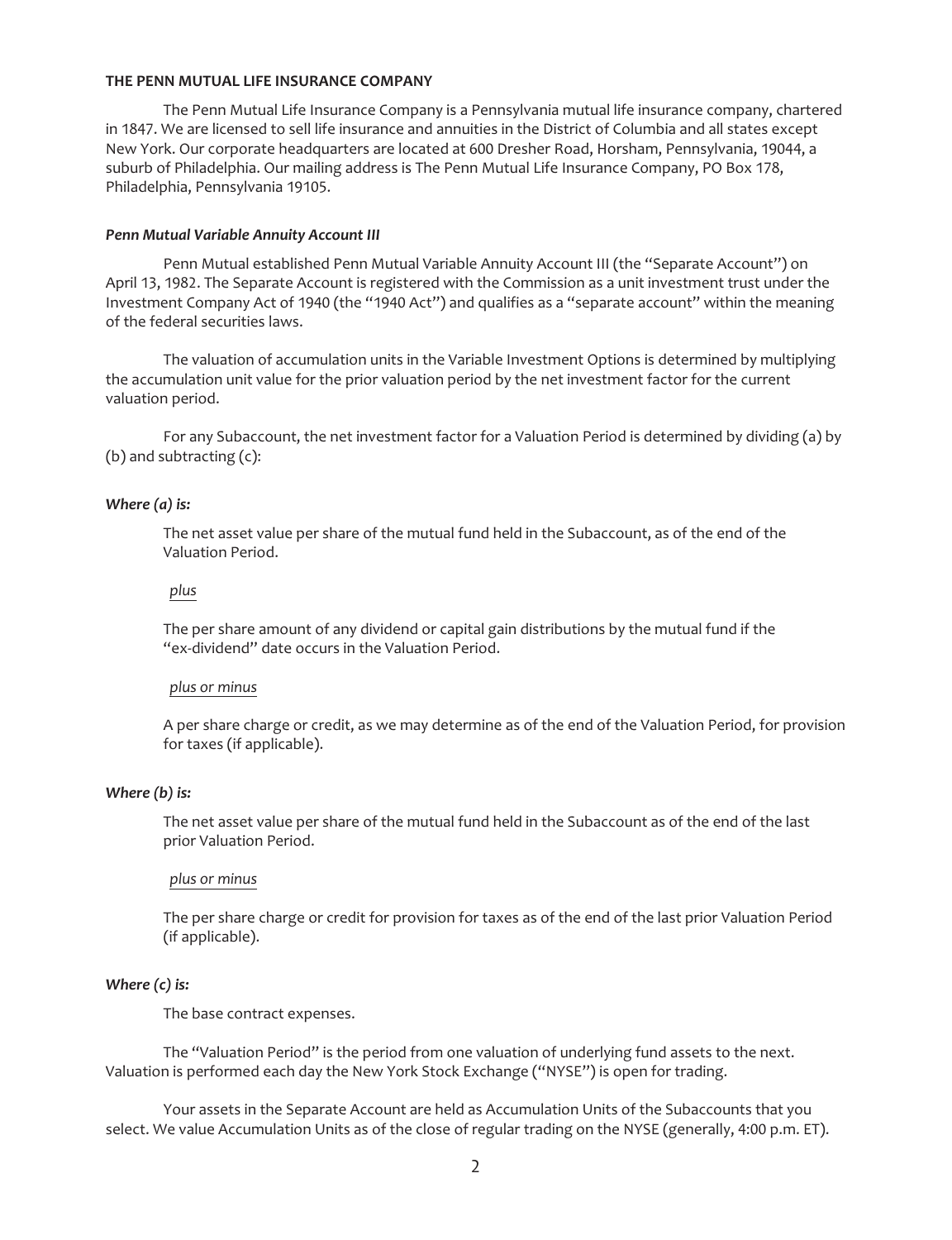When you invest in, withdraw from or transfer money to a Subaccount, you receive the Accumulation Unit value next computed after we receive and accept your purchase payment or your withdrawal or transfer request at our Administrative Office. Allocation, withdrawal and transfer instructions received at our Administrative Office after the close of regular trading on the NYSE will be valued based on the Accumulation Unit value computed as of the close of regular trading on the next NYSE business day. In order to receive a day's closing price, instructions sent by facsimile transmission must be received by our fax server prior to the close of regular trading on that day. Telephone instructions must be received in full, containing all required information and confirmed back to the caller prior to the close of regular trading in order to receive that day's closing price.

#### <span id="page-2-0"></span>**ADMINISTRATIVE AND RECORDKEEPING SERVICES**

Penn Mutual performs all data processing, recordkeeping and other related services with respect to the Contracts and the Separate Accounts.

### <span id="page-2-1"></span>**DISTRIBUTION OF CONTRACTS**

Hornor, Townsend & Kent, LLC ("HTK"), a wholly owned subsidiary of The Penn Mutual Life Insurance Company ("Penn Mutual"), serves as principal underwriter of the Contracts. The address of HTK is 600 Dresher Road, Horsham, Pennsylvania 19044. For 2021, 2020, and 2019, the Company paid to HTK underwriting commissions of approximately \$2,054, \$0, and \$10,541, respectively.

The Contracts will be distributed by HTK through broker-dealers. Total commissions on purchase payments made under the Contracts will not exceed 6.7% and trailer commissions based on a percentage of Contract Value, other allowances and overrides may be paid. The offering of the Contracts is continuous.

#### <span id="page-2-2"></span>**CUSTODIAN**

The Company is custodian of the assets held in the Separate Account.

#### <span id="page-2-3"></span>**EXPERTS**

The financial statements of the Company (i) as of December 31, 2021 and for each of the two years in the period ended December 31, 2021 and (ii) as of December 31, 2019 and for each of the two years in the period ended December 31, 2019 and for the financial statements and financial highlights of the Separate Account of the Company as of December 31, 2021 and for the periods indicated, included in this SAI constituting part of this Registration Statement, have been so included in reliance on the reports of PricewaterhouseCoopers LLP, independent registered public accounting firm, given on the authority of said firm as experts in auditing and accounting. PricewaterhouseCoopers LLP's principal business address is at 2001 Market Street, Suite 1800, Philadelphia, Pennsylvania 19103.

## <span id="page-2-4"></span>**LEGAL MATTERS**

Morgan, Lewis & Bockius LLP has provided advice on certain matters relating to the federal securities laws and the offering of the Contracts. Their offices are located at 1111 Pennsylvania Avenue, NW, Washington, D.C. 20004.

#### <span id="page-2-5"></span>**ANNUITY PAYMENTS**

#### <span id="page-2-6"></span>*First Variable Annuity Payments*

When a variable annuity is effected, we will first deduct applicable premium taxes, if any, from the Contract Value. The dollar amount of the first monthly annuity payment will be determined by applying the net Contract or Variable Account Value to the annuity table set forth in the Contract for the annuity option chosen. The annuity tables in the Contract show the amount of the first monthly income payment under each annuity option for each \$1,000 of value applied. The annuity tables for the Diversifier II Variable/Fixed